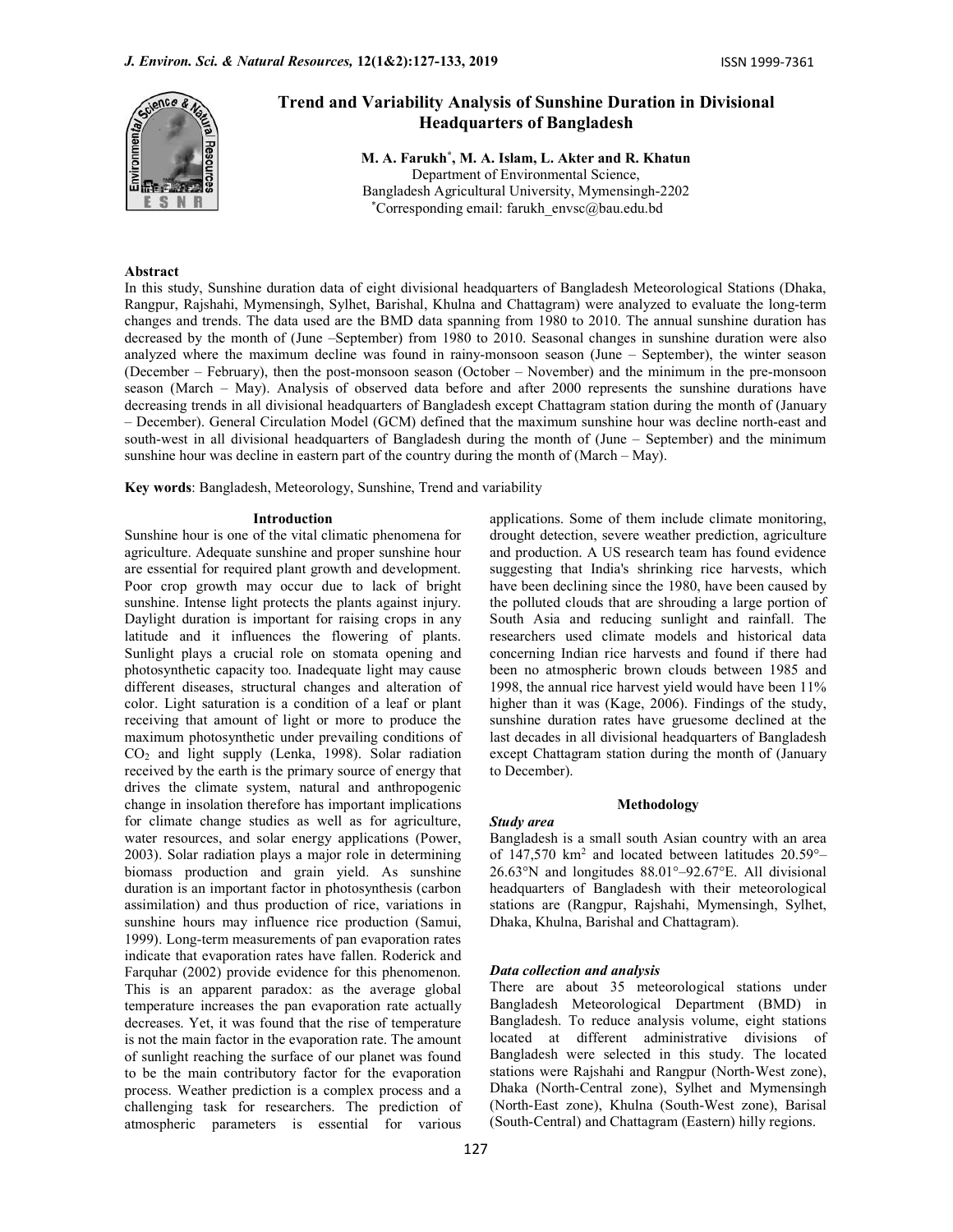The reasons behind selecting these stations are availability of the long term data, minimum missing observations and covering almost all topological region of Bangladesh. The missing data are filled in by the median of the corresponding years.

The duration of the study period was chosen as 1980 to 2010 for Dhaka (1961-2010), Sylhet (1961-2010), Barishal (1967-2010), Chattagram (1977-2010), Rajshahi (1979-2010), Mymensingh (1979-2010), Khulna (1984- 2010), Rangpur (1985-2010).

The analysis is based on average value. The data analyzed are four distinct seasons: (1) the dry winter season (December to February), (2) the pre-monsoon hot summer season (March to May), (3) the rainy monsoon season (June to September), and (4) the post-monsoon autumn season which lasts (October to November) (Shahid, 2010). Eight divisional headquarters divided into two parts: Northern Region (Rangpur, Rajshahi, Mymensingh, Sylhet) and Southern Region (Dhaka, Chattagram, Khulna, Barishal) the data were analyzed based on mean values.

# Composite mapping and General Circulation Model (GCM)

The composite mapping for GCM has been done through the National Centre for Environmental Prediction (NCEP) – National Centre for Atmosphere Research (NCAR) reanalysis project (Kalnay et al., 1996), which ensures a good resolution of atmospheric data with a grid of 2.5° resolution. Global climate model also known as General Circulation Model (GCM) is the most complex of climate models, since they attempt to represent the main components of the climate system in three dimensions. GCMs are the tools used to perform climate change experiments from which climate change scenarios (possible representations of how the climate will evolve) can be constructed. The design and structure of an individual GCM determines the climate change experiments that can be performed.

# Results and Discussion



Fig. 1. Trend of sunshine hour in four divisional headquarters of Northern Bangladesh

The within-days trends for annual of eight divisional headquarters of Northern (Mymensingh, Rajshahi, Rangpur and Sylhet) Bangladesh are analyzed and the results are presented in the Figure 1. From the figure, variabilities of sunshine hour are more fluctuated during the day of  $(1<sup>th</sup> – 365<sup>th</sup> DOY)$  and it's compared with mean values. Only Rajshahi station has shown the sunshine duration is upper than mean values in the overall days.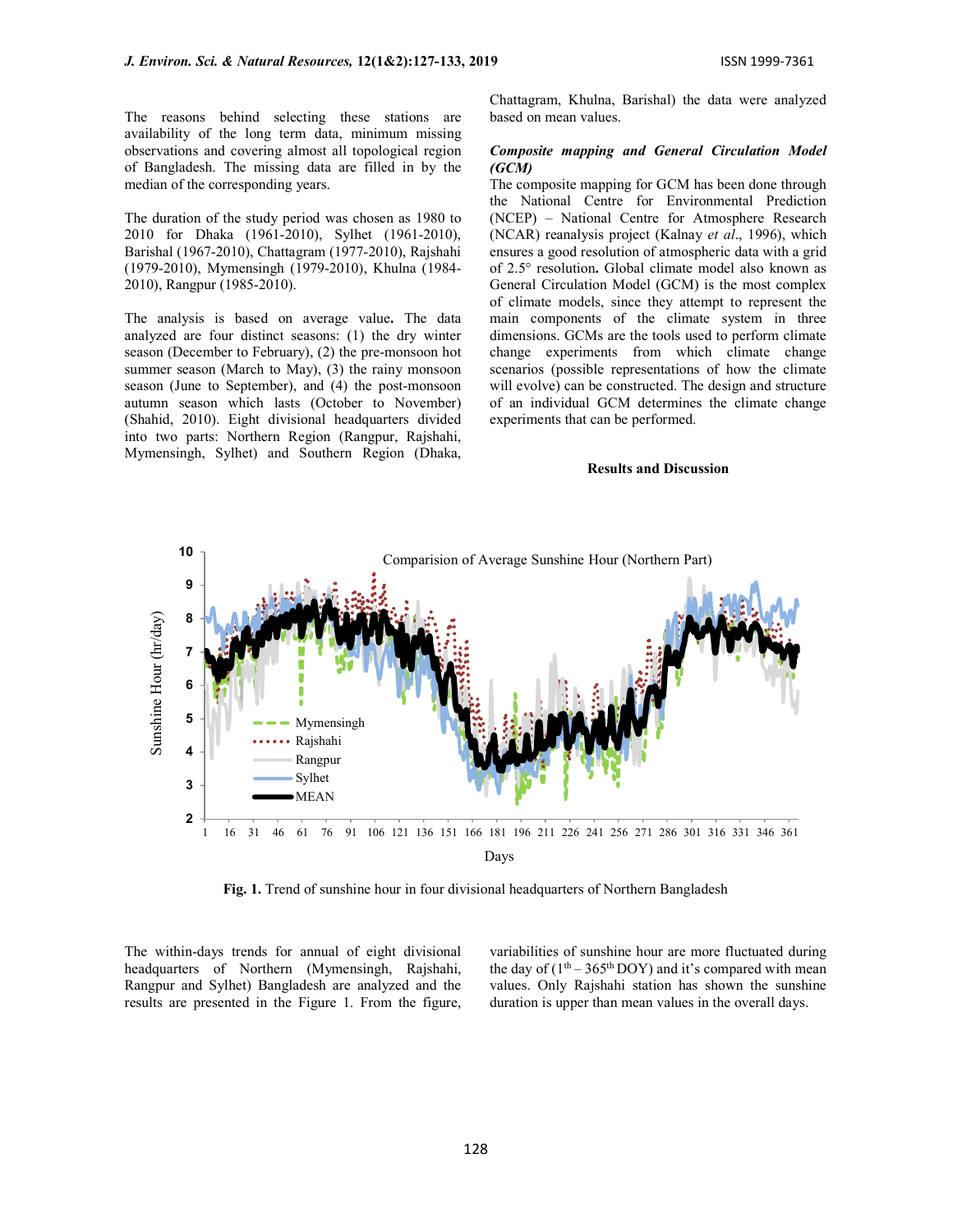

Fig. 2. Trend of sunshine hour in four divisional headquarters of Southern Bangladesh



Fig. 3. Seasonal average sunshine hour in 8 divisional headquarters of Bangladesh

To see the changes in sunshine duration in different seasons within a year, average sunshine duration in Postmonsoon (October – November), Rainy-monsoon (June – September), Pre-monsoon (March – May) and winter (December – February) were calculated. The result of the analysis is reported in Figure 3. It is found that the highest decline rates during rainy-monsoon, then the winter, then the post-monsoon and lowest sunshine duration is found pre-monsoon seasons in eight divisional headquarters of Bangladesh. During the rainymonsoon, cloud concentrations are higher, while during the other seasons. This could be the possible reason for a higher rate of decline in sunshine hour in the premonsoon season compared to that of the other seasons.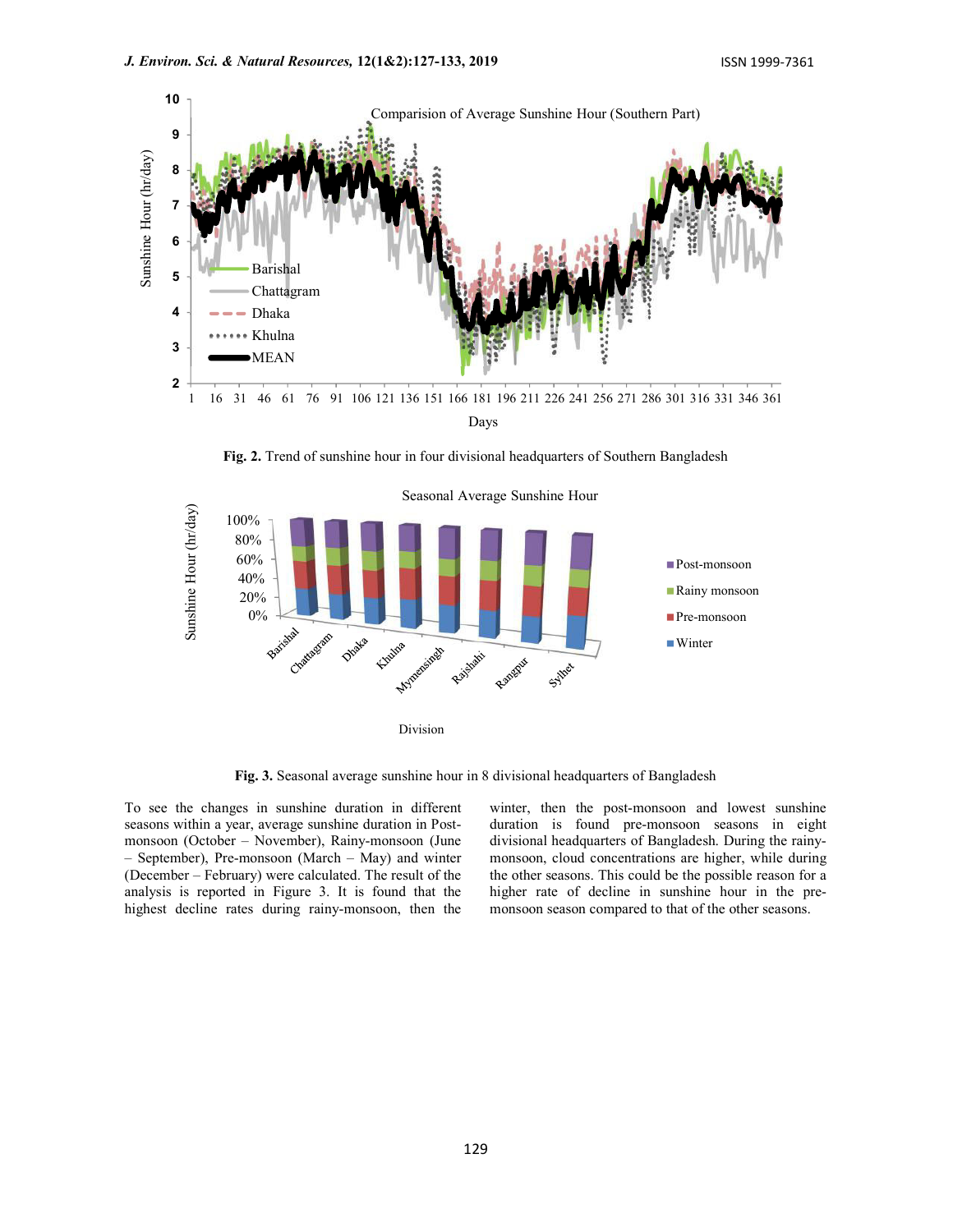b

f



Month

Fig. 4. Monthly average sunshine hours before and after 2000 (a) Rangpur (b) Rajshahi (c) Sylhet (d) Mymensingh (e) Dhaka (f) Khulna (g) Barishal (h) Chattagram divisional headquarters of Bangladesh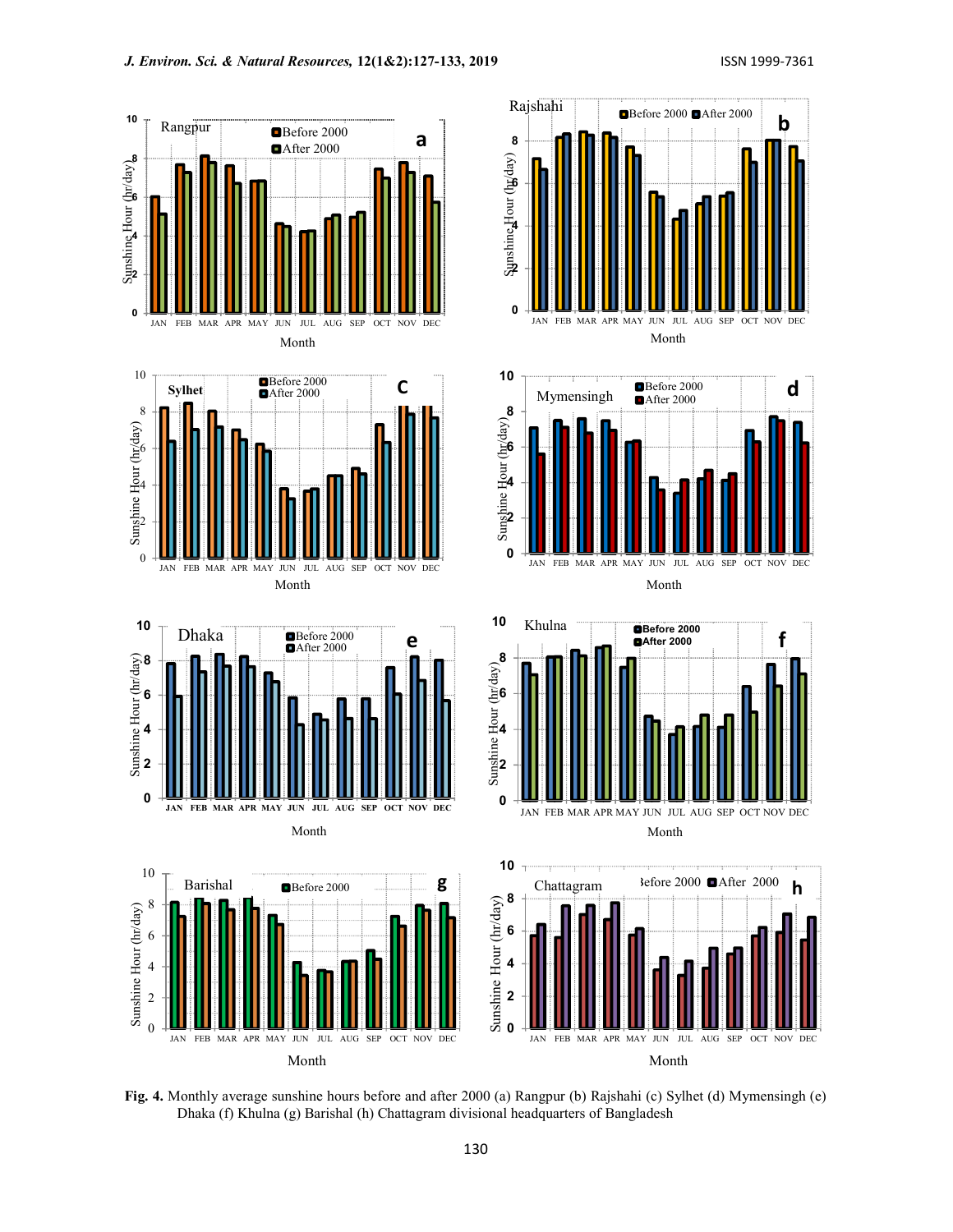To see the monthly average sunshine hour before and after 2000 in eight divisional headquarters (Rangpur, Rajshahi, Sylhet, Mymensingh, Dhaka, Khulna, Barishal and Chattagram) of Bangladesh. The result is indicated in Figure 4. From the figure, trend of sunshine hour is decreasing after 2000 in all divisional headquarters of Bangladesh but only Chattagram station has shown the increasing rates after 2000 during the month of (January - December). Sunshine hour is dramatically and drastically declined during the month of (June – September) in all divisional stations. Enormous cloudiness this could be the potential cause the decline rates of sunshine hour.



Fig. 5. The pattern of composite anomaly of sunshine hour (a) December – February (b) March- May (c) June – September (d) October – November (e) January – December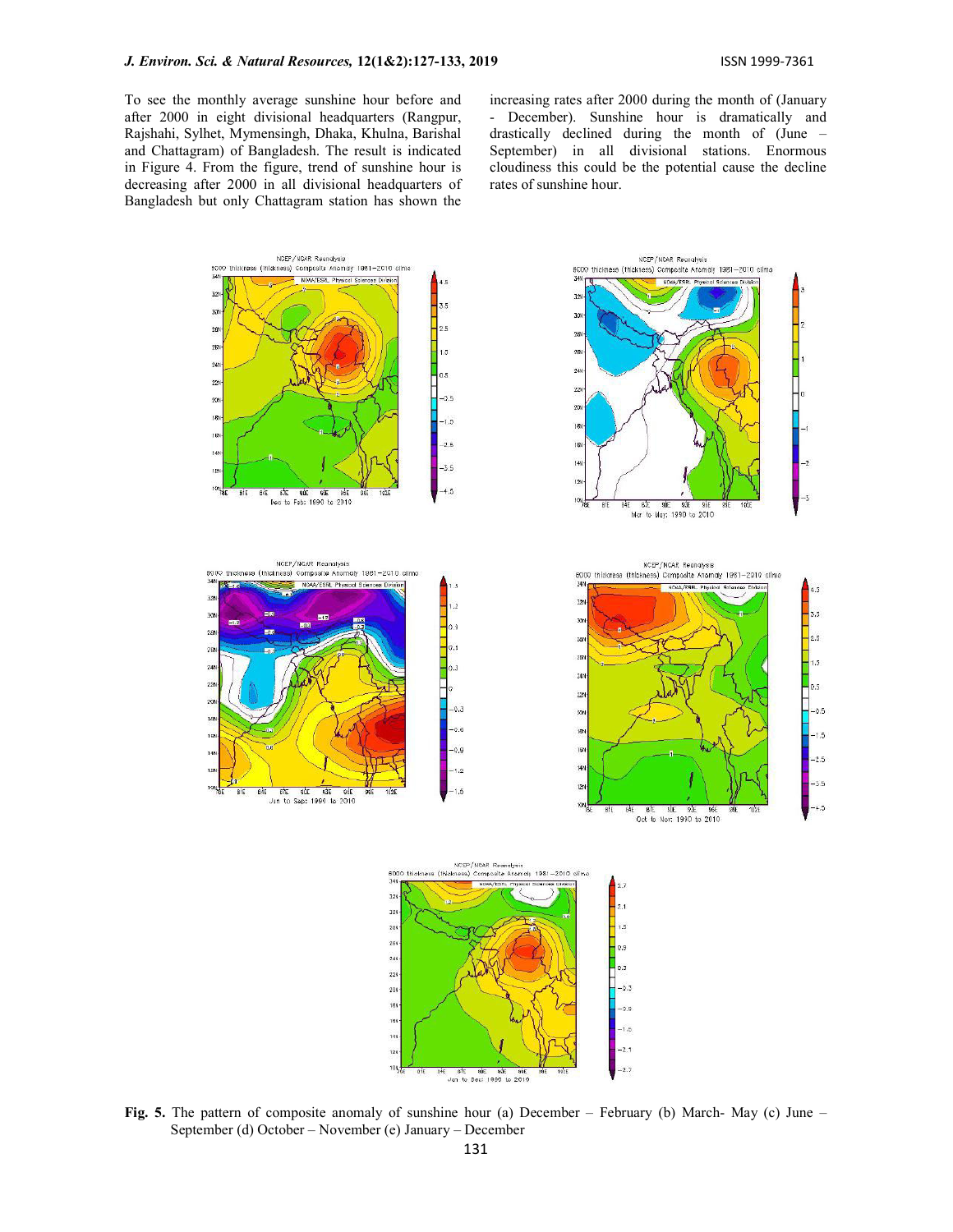### **Conclusions**

The foregoing analyses indicate that the annual and seasonal average follow significant negative trend in all the eight stations with a few exceptions. Sunshine duration data at eight divisional headquarters of meteorological stations for a period of 30 years (1980 – 2010) were analyzed. The decline rate is very prominent in the rainy-monsoon season (June – September). Monthly mean sunshine hour before and after 2000 represent the sunshine duration rates are more declined after 2000 in all divisional headquarters of Bangladesh except Chattagram station during the month of (January – December).

So, it can be included that the availability of sunshinehour is decreasing which will definitely have some awkward impacts on plant growth, yield and quality of its produce.

# References

Kage, B. 2006. Air Pollution Causing Steady Decline in India's Rice Production, December 22, httplwww.naturainews.eoml021342.html (Accessed on 5th January, 2009).

- Lenka, D. 1998. Climate Weather and Crops in India, 23 Daryagang, New Delhi-110002, 290p.
- Power, H.C. 2003. Trends in Solar Radiation over Germany and an Assessment of the Role of Aerosols and Sunshine Duration, Theoretical and Applied Climatology, 76, 4763.
- Roderick, M.L. and Farquhar, G.D. 2002. The Cause of Decreased Pan Evaporation over the Past 50 Years, Science, 298, 1410-1411.3, 255-278.
- Samui, R.P. 1999. A Note on the Weather and Rice Yield Relationship at Some Stations in India, Earth Planet Science, 108(4), 309-316.
- Shahid, S. 2010. Recent trends in the climate of Bangladesh. Climate Research, 42(3), 185–193.

#### Acknowledgment

The authors would like to Bangladesh Meteorological Department for their data and support, and NCEP-NCAR data processing laboratory of USA.

# **APPENDICES**

Station Available Period of Records LAT. (°N) LONG. (°E) Dhaka 1961 – 2010 23.78 90.39 Sylhet 1961 – 2010 24.88 91.93 Barishal 1967 – 2010 22.70 90.36 Chattagram 1977 – 2010 22.34 91.79 Rajshahi 1979 – 2010 24.35 88.56 Mymensingh 1979 – 2010 24.75 90.41 Khulna 1984 – 2010 22.80 89.58 Rangpur 1985 – 2010 25.72 89.26

Appendix I: Available periods of sunshine duration at selected BMD stations